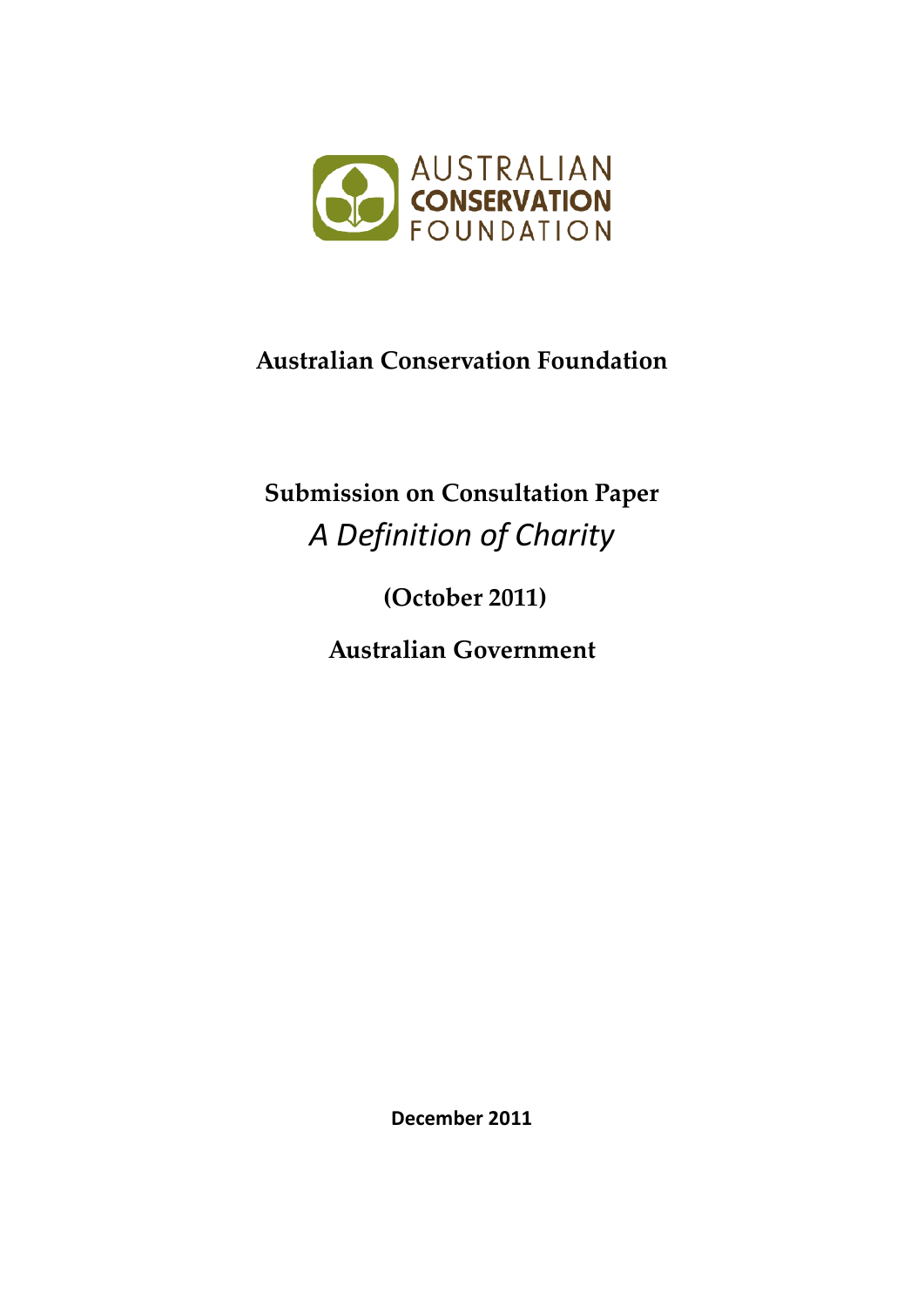## **Australian Conservation Foundation**

### **Submission on Consultation Paper on A Definition of Charity**

December 2011

#### **1. Background**

ACF welcomes the opportunity to make this submission on the Consultation Paper on A Definition of Charity.

ACF is a national, community-based environmental organisation that has been a strong voice for the environment for over 40 years, promoting solutions through research, consultation, education and partnerships. We work with the community, business and government to protect, restore and sustain our environment.

ACF has a longstanding interest in the policy setting affecting the Charitable and Not-for-Profit (NFP) Sector and has been a regular contributor to the debate on these issues.

ACF notes the Consultation Paper refers to the 2010 Productivity Commission Research Report, *Contribution of the Not-for-profit Sector* which recommended that a statutory definition of charity be legislated and based on the Report of the *Inquiry into the Definition of Charities and Related Organisations 2001*.

The Consultation Paper looks at the 2003 definition that was based on that 2001 Report, and developments since 2003, both in Australia and in comparable jurisdictions.

The Consultation Paper contends that a statutory definition of charity will allow Parliament to more easily alter the definition over time to ensure that it remains appropriate and reflects modern society and community needs, rather than having the common law being developed only by the courts as an ad hoc, costly and time consuming process.

ACF has responded to a selection of the Consultation Paper questions.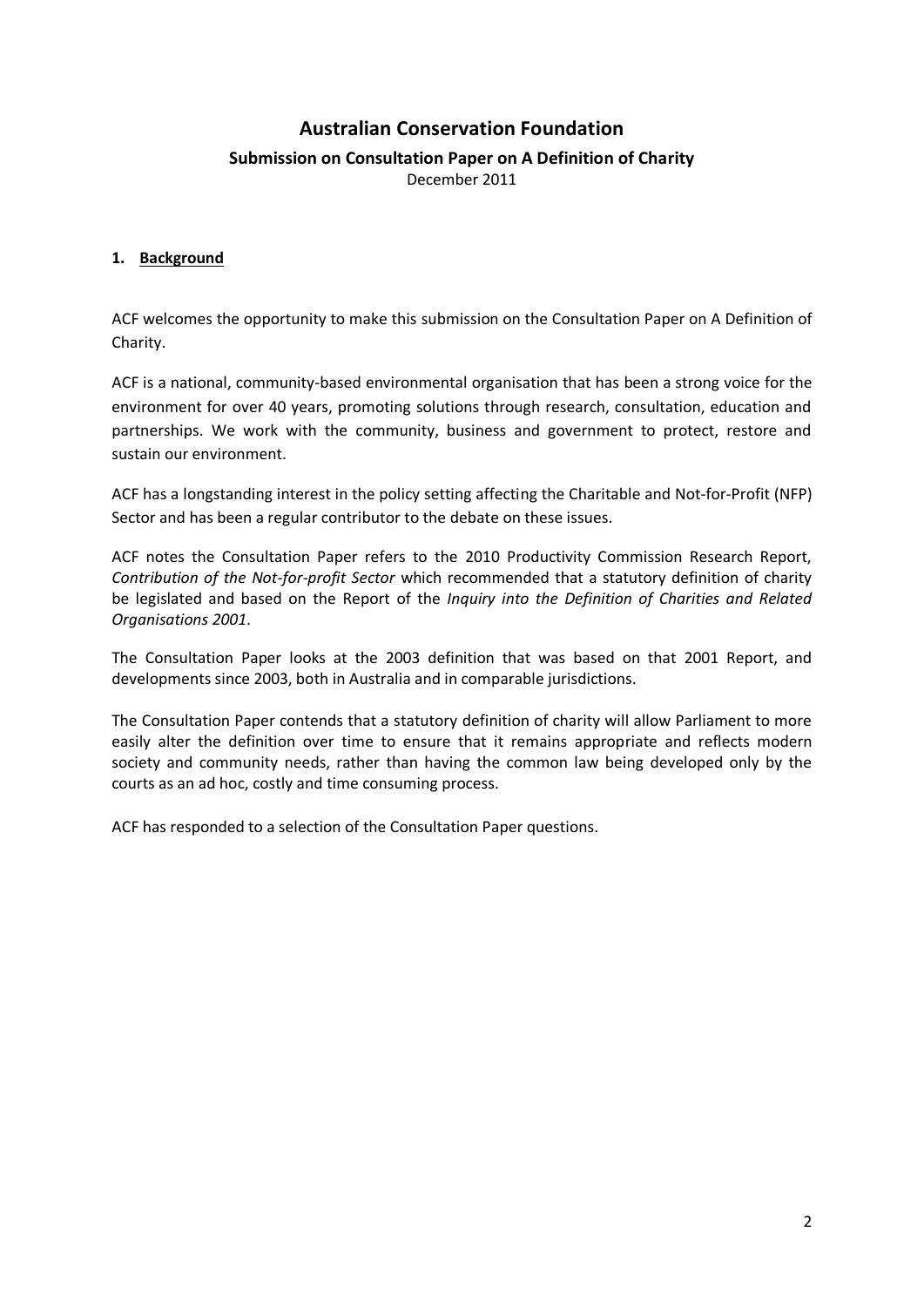#### **2. ACF Submission**

**ACF's primary submission is that in view of considerable advances in Australian case law as a result of recent judgments since the** *Charities Bill 2003,* **and in view of the potential disadvantages associated with a statutory definition the need for a statutory definition of charity may now be unnecessary.** 

However, if a definition is to be implemented, and subject to the release of any exposure drafts of a Charities Bill in 2012 ACF's comments on the Consultation paper are:

1. Are there any issues with amending the 2003 definition to replace the 'dominant purpose' requirement with the requirement that a charity have an exclusively charitable purpose?

ACF questions whether or not 'exclusive' adds greater clarity to a definition. 'Exclusive' conveys a narrower meaning than the word 'dominant' and ACF's concern with a statutory definition is that it may narrow common law flexibility without adding clarity or transparency or without otherwise improving workability.

ACF reserves its position on the replacement of the word 'dominant' with 'exclusively charitable' until the full text of a proposed draft definition can be considered.

3. Are any changes required to the Charities Bill 2003 to clarify the meaning of 'public' or 'sufficient section of the general community'?

ACF activities include working with Northern Australian communities. In principle, ACF agrees with a modification that could clarify the meaning of 'public' or 'sufficient section of the general community' where such modification is aimed at including organisations in geographically isolated communities with responsibilities for an area of national significance, or which cater for the care of a small group of people with significant needs.

ACF would also support a definition that would allow charitable institutions or funds to confer "private benefit" in the context of community development or financing activities in recognised lower socio-economic areas. ACF would consider as welcome, changes that foster the establishment of organisations that could be piloted in remote and regional communities. For example, ventures that trial sustainable and renewable energies and, in turn, provide services back to that small community. The model, however, may have broader potential, for example, it could be replicated by communities in many other areas, and could therefore be considered in its pilot phase as beneficial to a much wider community.

4. Are changes to the Charities Bill 2003 necessary to ensure beneficiaries with family ties (such as native title holders) can receive benefits from charities?

ACF activities include programs to support Northern Australian communities and it endorses efforts to recognise an entity as charitable even though its beneficiaries are related in circumstances such as the example given in paragraph 68 (ie. in relation to the *Native Title Act 1993*, the *Aboriginal Land Rights (Northern Territory) Act 1976* that provide for payments to be made to native title holders and traditional owners).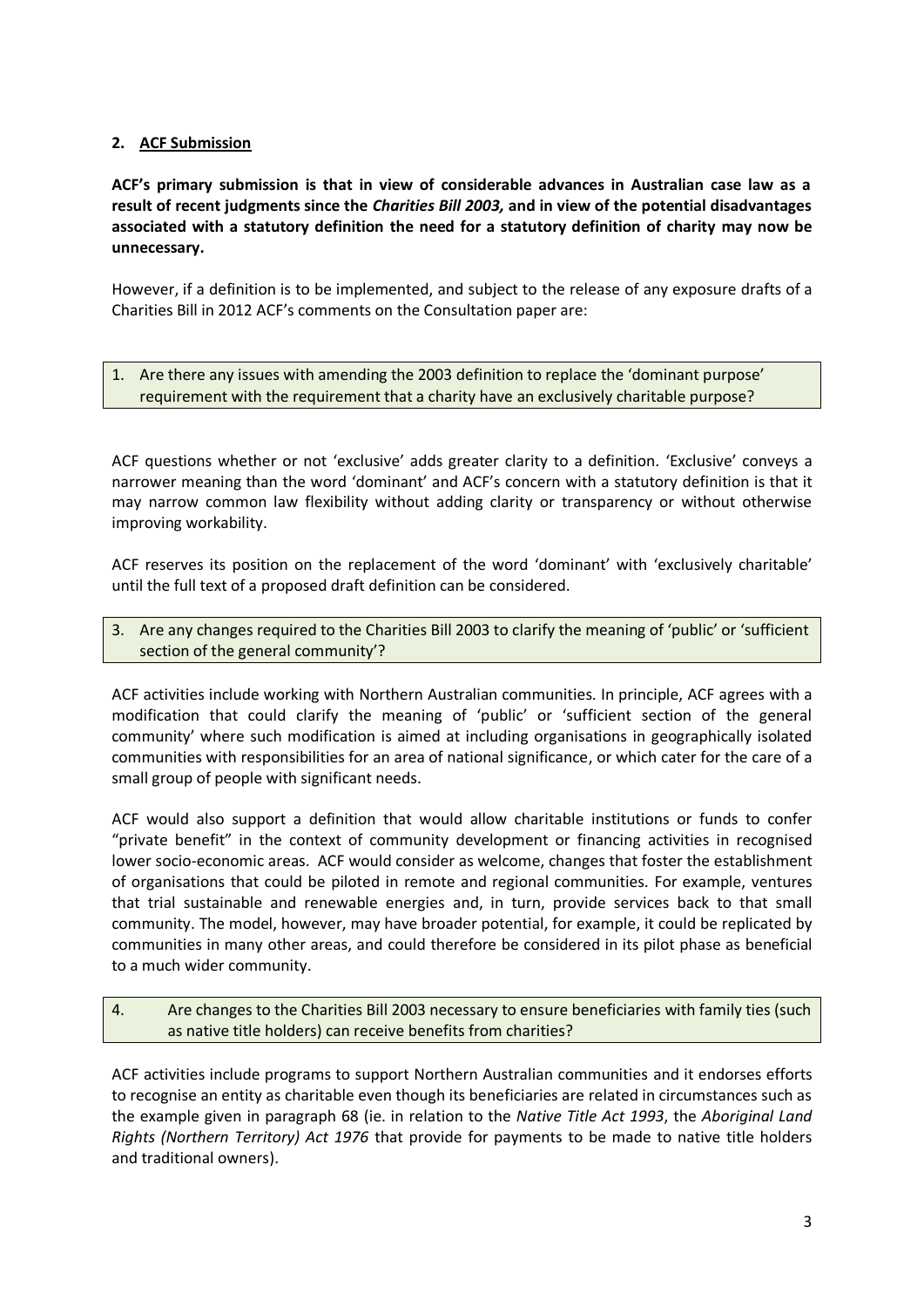5. Could the term 'for the public benefit' be further clarified, for example, by including additional principles outlined in ruling TR 2011/D2 or as contained in the Scottish, Ireland and Northern Ireland definitions or in the guidance material of the Charities Commission of England and Wales?

Of the three options described, ACF considers the Charities Commission of England and Wales Guidance section as providing a workable example with appropriate educative and awareness raising responsibilities for its Commission.

6. Would the approach taken by England and Wales of relying on the common law and providing guidance on the meaning of public benefit, be preferable on the grounds it provides greater flexibility?

ACF's concern is that any approach should not narrow the existing common law position. As stated by the Tribunal in ACF v Commissioner of State Revenue<sup>1</sup> "Times and ideas change." The position adopted by Charities Commission of England and Wales is preferred given its capacity to respond to common law.

7. What are the issues with requiring an existing charity or an entity seeking approval as a charity to demonstrate they are for the public benefit?

In principle ACF agrees with the proposition that an entity seeking approval as a charity should demonstrate that it is for the public benefit as this is consistent with case law.

Requiring an existing entity to repeatedly demonstrate that it is for the public benefit places an unnecessary burden on the administrative resources of lean organisations; there is no apparent benefit especially when balanced against other measures that are proposed and which are aimed at increased disclosure in charitable and NFP reporting.

8. What role should the ACNC have in providing assistance to charities in demonstrating this test, and also in ensuring charities demonstrate their continued meeting of this test?

ACNC must have a adequate resources to be able to provide guidance or opinions to organisations which are seeking to understand the test and seeking to establish ways in which charities can demonstrate their continued meeting of the test (if such guidance is required).

10. Are there any issues with the requirement that the activities of a charity be in furtherance or in aid of its charitable purpose?

Any such proposal for inclusion in a statutory definition should be approached with caution. The 2003 Bill gave rise to an ambiguous definition that blended a focus on purpose with a focus on activities of the entity.

**<sup>.</sup>** <sup>1</sup> Australian Conservation Foundation Inc v Commissioner of State Revenue [2002] VCAT 1491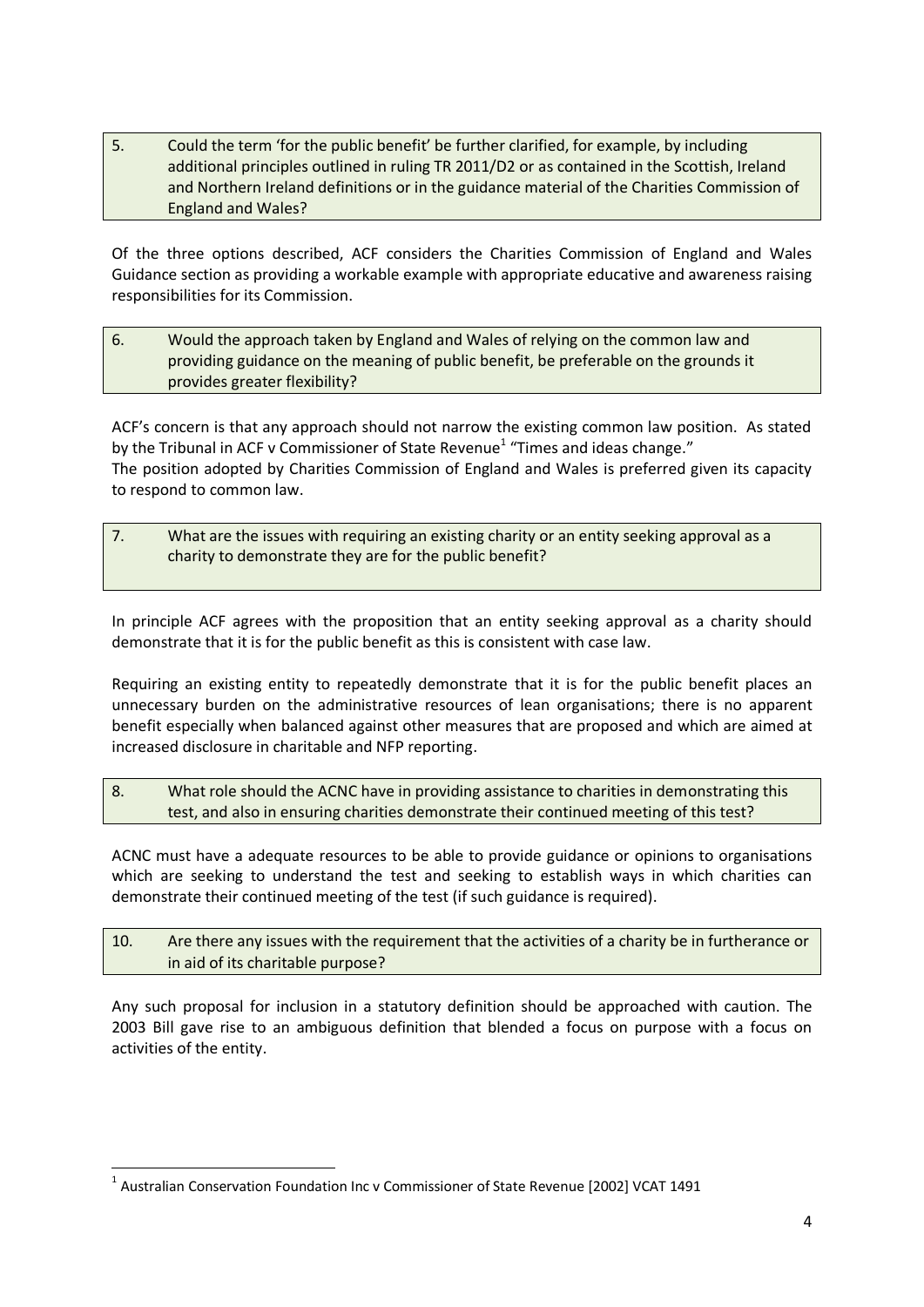#### 11. Should the role of activities in determining an entity's status as a charity be further clarified in the definition?

No, if to do so were to lead to a narrowing of the flexibility afforded by common law. ACF considers the common law position, with potential for guidance notes, to be sufficient.

ACF is also concerned that a focus on listing activities, such disqualifying activities, could subsequently be used inappropriately for the purposes of stifling the charitable sector's voices and advocacy. The risk is present that subsequent amendment through subordinate regulation could result in government focusing on disapproved 'activities' that call government to account or question the equity in government policy or raise awareness of systemic reasons that contribute to disadvantage. These activities, if undertaken by charities, could potentially jeopardize their status and therefore discourage and restrict, rather than promote, advocacy and interaction between charities, government and business.

- 12. Are there any issues with the suggested changes to the Charities Bill 2003 as outlined above to allow charities to engage in political activities?
- 13. Are there any issues with prohibiting charities from advocating a political party, or supporting or opposing a candidate for political office?

ACF does not support an approach that restricts the position established by the High Court in Aid/Watch<sup>2</sup>. A constructive approach would be a Bill that expressly provides that a charity may be permitted to engage in political activities without compromising its charitable endorsement.

To reference the Aid/Watch<sup>3</sup> case "Communication between electors and legislators and the officers of the executive, and between the electors themselves, on matters of government and politics is 'an indispensable incident'…" of the Australian constitutional system.

ACF's position in relation to a statutory definition prior to the Aid/Watch case was that it must recognise the legitimacy of a broad range of non-partisan engagement with governments, policy and decision makers by organisations in furtherance of their charitable purposes. Activities recognised as legitimately in support of a charitable purpose should include promoting or opposing changes to laws, presenting views on issues during elections, participating in government processes (eg. submissions to parliamentary inquiries and meeting with members of parliament or other processes) and critically analysing and evaluating the policies of governments and political parties<sup>4</sup>.

#### 14. Is any further clarification required in the definition on the types of legal entity which can be used to operate a charity?

In view of the increasing role of local government in providing services or community bodies that engage in otherwise charitable activities, ACF agrees that there is a need to review the legal entity definitions to address the 'but for connection to government' circumstances facing otherwise eligible entities.

 2 Aid/Watch Incorporated v Commissioner of Taxation [2010] HCA 42

 $3$  Ibid at page 11, paragraph 44.

<sup>4</sup> ACF Submission on Draft Research Report *Contribution of the Not-for-Profit Sector* Productivity Commission (October 2009) Australian Government (Julian Chenoweth, November 2009)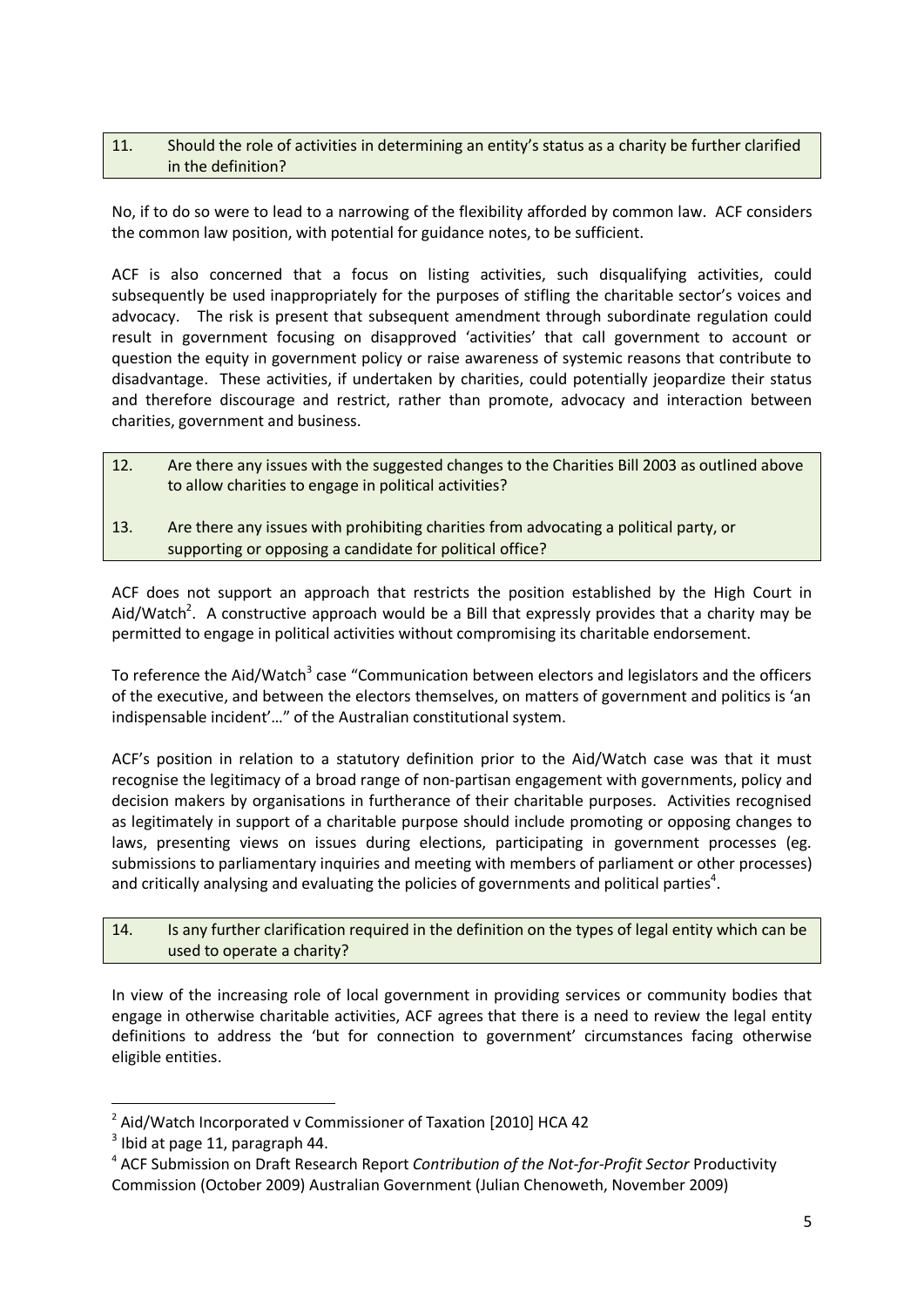As mentioned in our response to Discussion Question 3., ACF would support a clarification to the types of legal entity that would facilitate innovative business models. In addition, ACF supports the recognition of entities that can foster collaboration amongst charities or collaborations between charities and the business sector, to achieve common goals that are founded on charitable purpose.